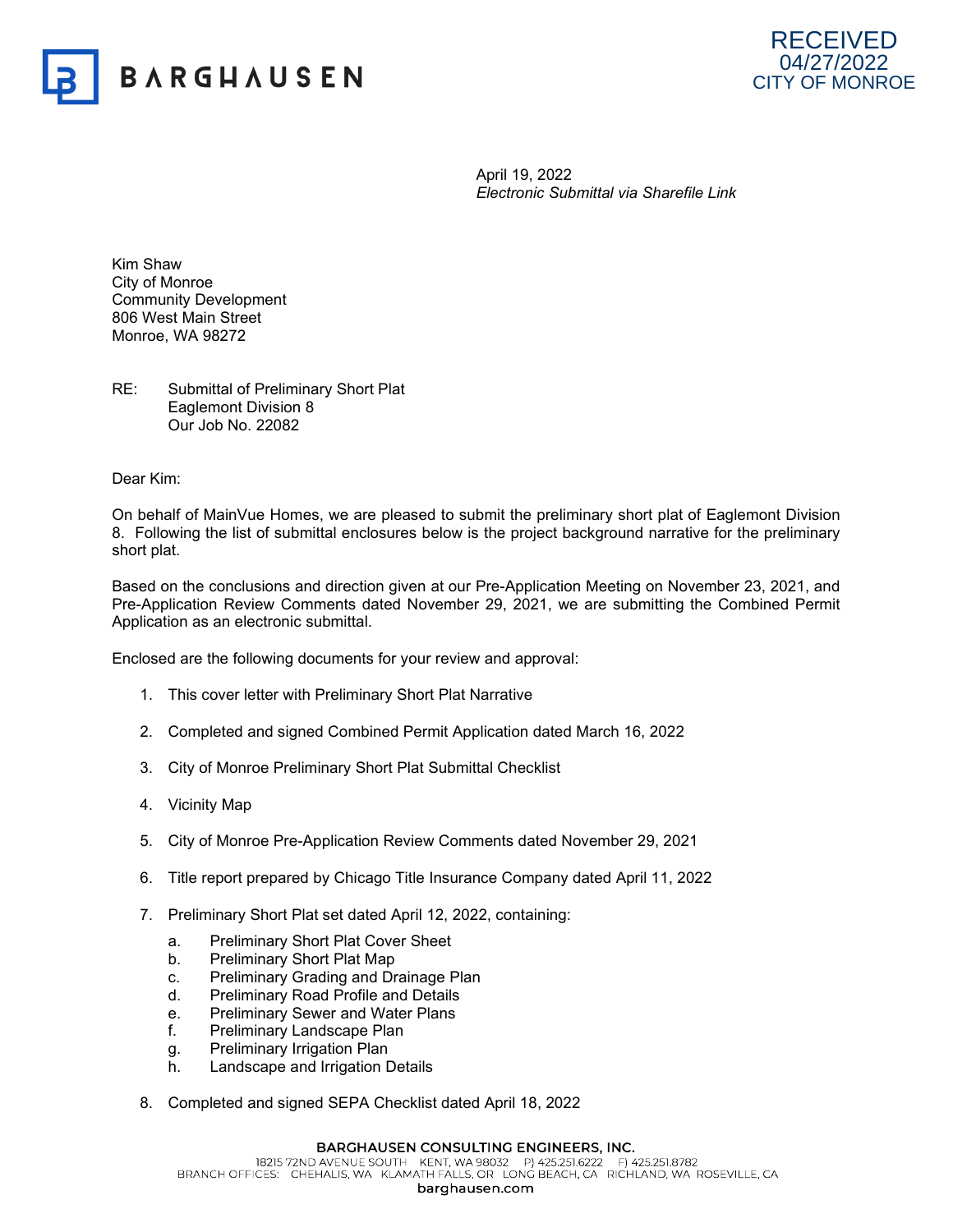- 9. Preliminary Storm Water Site Plan Report dated April 8, 2022
- 10. Critical Area Determination Report for Snohomish County Parcels 2806360010100, 28063600100300, and 28063600100600 prepared by Wetland Resources dated December 15, 2021
- 11. Geotechnical Engineering Study Eaglemont 7 PRD prepared by Earth Solutions NW, LLC dated January 4, 2022
- 12. Public Notice Materials including an Assessor's Map with subject property highlighted and a list of current owner/address list of properties within a 500-foot radius

## **Preliminary Short Plat Narrative**

The proposed 7-lot preliminary short plat is an assemblage of 3 parcels with a total area of 1.75 acres located at 13325 191<sup>st</sup> Avenue SE. Plat construction will include an extension of the 133<sup>rd</sup> Street SE road stub at the east boundary to 191<sup>st</sup> Avenue SE at the west boundary creating road connectivity in this developing area. All lots will take access from this new extension of  $133<sup>rd</sup>$  Street SE. The drainage detention facility will be located in Tract 999 in the southwest corner of the short plat. The short plat will be served by sanitary sewers and public water from the City of Monroe. Adjacent land use consists of urban density single-family residential development.

The property consists of a single-family residence with maintained lawn grass and several scattered trees surrounding the residence. Dominant vegetation on the subject property is mostly formal landscaping and lawn except for where native vegetation and Himalayan blackberry are present along its boundaries. These areas are dominated by big-leaf maple, western red cedar, red alder, black locust, Himalayan blackberry, Oso-berry, and salmonberry, and bracken fern.

The entire site lies within a single drainage basin, with the topography falling moderately to the south. Surface runoff can generally be expected to follow the existing topography, and discharge overland toward the south. Surface runoff from the developed project site will be collected via an underground pipe network and routed to the detention vault located at the southwest corner of the site. After detention in Tract 999, runoff will be treated by a StormFilter vault located immediately downstream of the detention vault. Runoff will be conveyed south through a storm line extension and discharge into the existing ditch along the east side of 191st Avenue SE. Site drainage designs are based on the 2012 Stormwater Management Manual for Western Washington (2014 SWMMWW), as Amended in December 2014. Please refer to Section 5.5 of this Stormwater Site Plan for further details regarding the drainage facility design.

NRCS soil survey identifies the underlying soils as Tokul Gravelly Medial Loam, which is common throughout the region and is generally considered to be a glacially consolidated till. This type of soil is typically characterized as a dense "hardpan" soil, with moderate runoff rates and low permeability. For further reference please refer to the Geotechnical Report by Earth Solutions NW LLC, dated January 4, 2022. A Critical Area Determination Report prepared by Wetland Resources dated December 15, 2021, concluded that there are no wetlands or streams were identified within the investigation area.